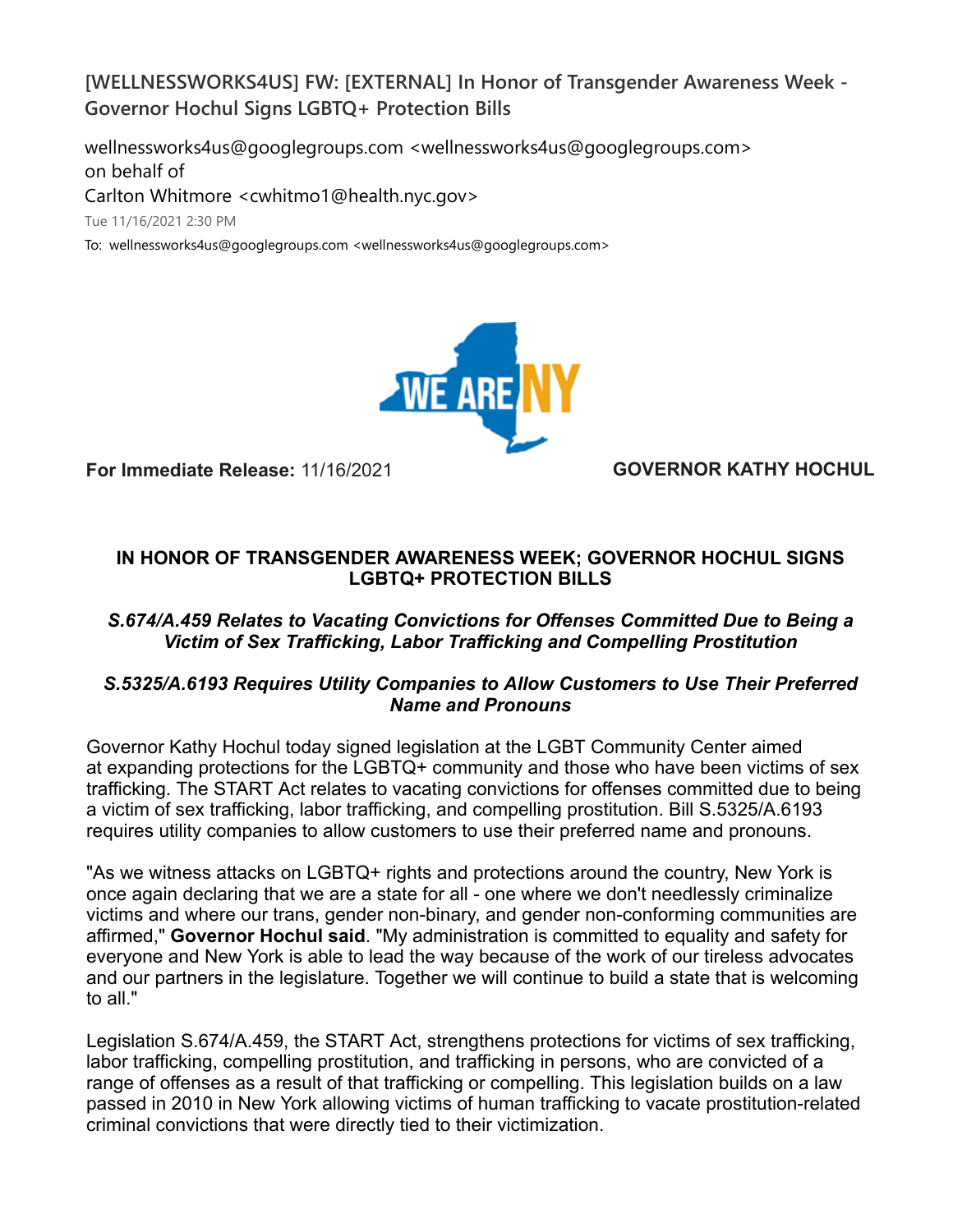**Senator Jessica Ramos said,** "During National Transgender Awareness week, the notion of building visibility around the structural challenges experienced by trans and gendernonconforming New Yorkers has to be more than a gesture. We have to legislate in a way that honors and protects their rights as members of our community. The START Act gives survivors of trafficking the fresh start they deserve—lessening the barriers to employment, improving access to appropriate immigration legal remedies, and helping break cycles of trauma for thousands of survivors across our state."

**Assemblymember Richard Gottfried said,** ""Trafficking survivors are not criminals. People enslaved by traffickers should not suffer the burden of convictions for crimes they were forced to commit. New York's 2010 law was the first in the country and became a national model. Now, thanks to Governor Hochul, more trafficking survivors can build productive lives, and be protected from being deported for their earlier convictions. Thank you to Senate sponsor Jessica Ramos, Assembly Speaker Carl Heastie, and the many advocates for helping to get this important human rights bill signed into law."

Legislation S.5325/A.6193 gives utility customers the right to be addressed and acknowledged by their preferred name and pronouns by requiring utility corporations, municipalities, waterworks corporations, and telephone service providers to allow customers to use their preferred name and pronouns.

**Senator Brad Hoylman said,** "What a wonderful way for Governor Hochul to recognize the importance of Transgender Awareness Week by signing our legislation (S.5325/A.6193) requiring utility and telephone companies in New York to use the preferred names and pronouns of their customers. Nobody should suffer the indignity of being 'deadnamed' or being referred to by their non-affirmed name or gender. And with 2021 being the most deadly year for transgender and nonbinary people since the Human Rights Campaign began recording this data, our new law sends an important message of support to the 78,000+ transgender and gender non-conforming people across New York State. I applaud Governor Hochul, along with Leader Stewart-Cousins, Assemblymember González-Rojas and my colleagues in both houses for their support of this legislation and respect for the rights and dignity of transgender New Yorkers."

**Assemblymember Jessica Gonzalez-Rojas said,** "At a time when we are witnessing a record number of murders of trans people, particularly trans women, and of anti-LGBT pieces of legislation being introduced and passed in other states across the nation, New York must take leadership and stand against hate. I'm proud to have sponsored legislation, which will ensure that transgender people are respected by utility corporations as they do business in our state. I want to thank Speaker Heastie for his support of this bill, the advocates for helping to advance it in Albany, and Governor Hochul for signing it into law. This trans awareness week let us move from awareness to action. To our trans siblings, please know that you have an ally in me because you matter. Trans lives matter."

**Representative Jerrold Nadler said,** "I applaud Governor Hochul for signing these commonsense protections into law. These bills make important progress toward a fairer and more equitable New York, requiring utilities to appropriately address our transgender and gender nonconforming community members and helping to break the cycle of trauma and abuse for victims of human trafficking by making it easier to clear convictions connected to their trafficking."

**Representative Ritchie Torres said,** "The enactment of this legislative package further solidifies New York State as a national leader in ensuring the LGBTQ community is protected, and treated with dignity and respect. As our country continues to witness a rise in hate-crimes, particularly against trans-identified individuals, all levels of government should pass laws that prevent violence and protect vulnerable communities. I applaud Governor Hochul for taking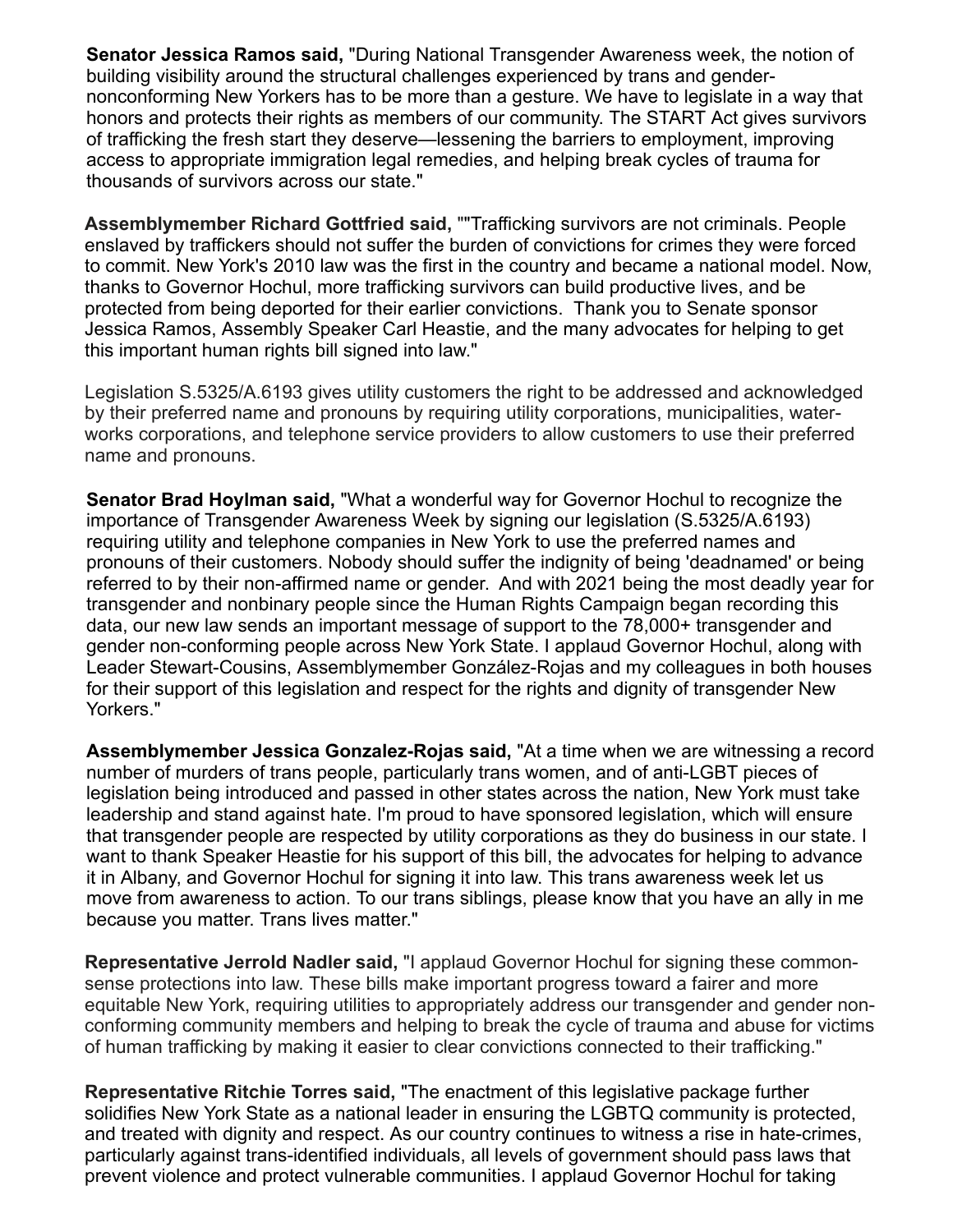action to enshrine LGBTQ protections into state law and further cementing New York as safehaven for all."

**Assemblymember Deborah J. Glick said,** "By signing these critical bills into law, Governor Hochul reaffirms New York's dedication to dignity, respect, and the right to a second chance in life. I thank her and my colleagues for standing up for transgender and gender nonconforming identities, and for ensuring a future for all survivors of human trafficking."

**Assemblymember Danny O'Donnell said,** "Every day, trans people fight to have their existence recognized -- by their government, by their families, and by their peers. I am proud that our State is again stepping up and making clear: Trans New Yorkers deserve to be seen for who they are. From the Gender Recognition Act to the repeal of the Walking While Trans ban to today's bills, New York is leading the way, and ensuring that trans, nonbinary, and gender nonconforming people get the rights and dignity they deserve. I am grateful for Governor Hochul's steadfast support for LGBTQ rights, and for furthering our State's values by signing legislation that protects trans people from further hate and harassment. All of these developments, which come during Transgender Awareness Week, re-affirm New York's commitment to upholding human rights."

**Manhattan Borough President Gale A. Brewer said, "**As Borough President of the birthplace of the modern LGBTQ rights movement, I know that today's bill signings by Governor Hochul brings our state closer to a fairer and more equal place where each and every one of us can live in dignity. Thank you to Governor Hochul for ensuring that utilities will be required to allow customers to use their preferred name and pronouns, and to protecting the confidentiality of records of legal proceedings concerning victims of labor and sexual trafficking."

**Council Member-elect Lynn Schulman said,** "I am honored to stand with Governor Hochul today to help bring dignity to our trans community. This new provision of the Public Service Law will require utility companies to treat New Yorkers, and especially our transgendered neighbors, with the respect they deserve. Now, customers can use their preferred names and pronouns when obtaining everyday services. New York is a better place when we protect and consider everyone. In addition, the Start Act will protect survivors of human trafficking and I applaud Governor Hochul's leadership in making this bill a law. This law will strengthen our public safety by not punishing those exploited by trafficking. It will also shield survivor's confidential information from undermining their ability to rebuild their lives."

**Council Member-elect Chi Ossé said,** "I am excited to support legislation that acknowledges the importance of gender equity & access; and, a law that defends the lives and possibilities for victims of sexual trafficking. I will always be in full support of of legislation that moves us closer to building a just and compassionate society for our most marginalized communities."

**Council Member-elect Tiffany Cabán said,** "Decriminalization is an LGBT issue that moves us towards humanizing all survivors of oppressive systems. As an incoming queer Councilmember of color, it's an honor to stand with advocates today as we move closer towards that purpose. Whether it's survivors of labor and sex trafficking or trans people who are harmed by our institutions we must continue to advance legislation that brings dignity to people's existence. This is even more significant during trans awareness week as we stand in solidarity with trans, gender non-conforming, and non-binary people who are experiencing record numbers of violence. So I thank the Governor for signing these bills today and I look forward to working with her, my colleagues in the Council, the state legislature, and advocates to do that and more."

**The Honorable Judy Harris Kluger, Executive Director of Sanctuary for Families, said,** "Today, we join our coalition partners and survivors across New York State in celebrating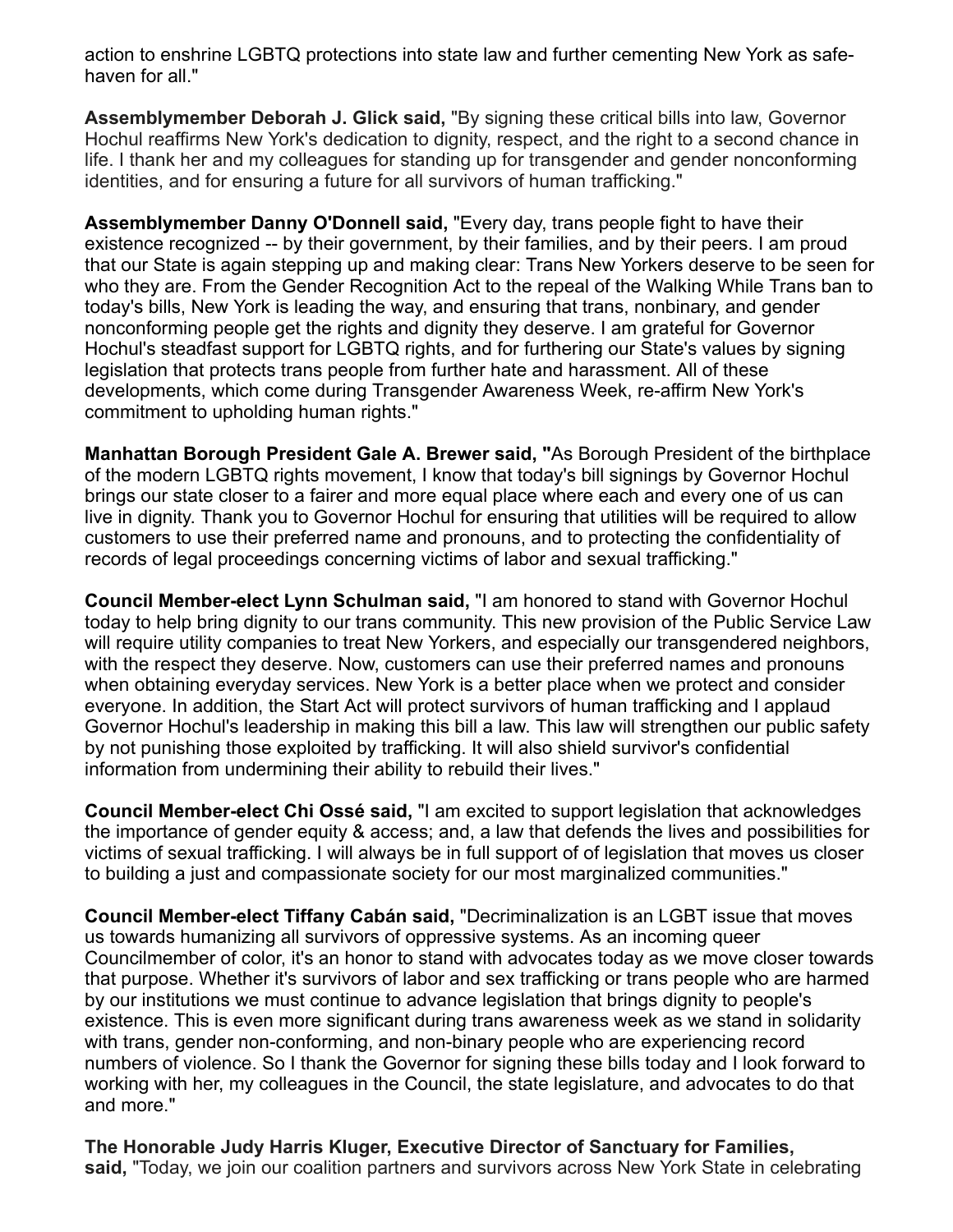Governor Hochul's signing of the START Act. For far too long, survivors of human trafficking have struggled to rebuild their lives due to lingering criminal records for crimes committed as a result of their exploitation. Vacating all of these convictions is a critical step to ensuring survivors' long-term safety and ability to rebuild their lives. Sanctuary for Families applauds Governor Hochul and the Act's sponsors, Senator Ramos and Assembly Member Gottfried, for their leadership. We are deeply grateful to the New York State Legislature for supporting survivors in their journey to autonomy and freedom from abuse."

**Co-Chair, National Trans Bar Association Kristen Browde said,** "As she signs these bills today Governor Hochul continues to lead New York in protecting and respecting all of its citizens, guaranteeing that our State will do everything it can to promote and encourage equality in every aspect of life, never blaming victims who are forced into the most difficult of circumstances through no fault of their own.. As a transgender New Yorker I'm both proud and grateful for the Governor's strong advocacy, and look forward to working with her to continue that work."

#### **Executive Director of the New York Civil Liberties Union Donna Lieberman said,**

"Survivors of sex and labor trafficking must be supported, not criminalized. Yet for the past decade, our state law has left some survivors enmeshed in our criminal legal system for offenses they were compelled to commit by their traffickers. That is neither dignity nor justice. With START Act signed into law, our state can now allow survivors to dismantle barriers to employment, housing, and education that remain for a lifetime, and protect noncitizen survivors, for whom a criminal conviction can have devastating immigration consequences, including deportation and family separation. Now, New York can prioritize stability over stigma."

**Associate Director of the Government Affairs for Sex Workers Project of the Urban Justice Center Andy Bowen said,** "With Governor Hochul's signature on the START Act, The Sex Workers Project of the Urban Justice Center sends its deepest thanks to the Governor, along with sponsors Senator Jessica Ramos and Assembly Member Richard Gottfried, for giving so many of our clients past and present greater hope for the future. We honor the survivors and steadfast supporters who pushed for so many years to expand the protections brought about by the START Act. Now we can begin the work of vacating many more criminal records for human trafficking survivors across New York who were forced or coerced to engage in criminalized conduct beyond just sex work related charges, which were the only convictions eligible for vacatur prior to passage of the START Act. With START's enactment, we will see many kinds of healing."

**Attorney-In-Charge of the Criminal Defense Practice at The Legal Aid Society Tina Luongo said,** "The Exploitation Intervention Project of The Legal Aid Society eagerly awaits the Act's implementation, as we have numerous clients who have been waiting decades for this critical relief. We stand with them in celebrating this bill and thank them for their determination and courage in speaking out about its importance. On behalf of our clients, we thank Governor Hochul for signing the START Act into law today."

**Senior Trial Attorney in the Women's Defense Project at Brooklyn Defender Services Jillian Modzeleski said,** "Brooklyn Defender Services is grateful to Governor Hochul for signing the START Act into law today. With this legislation, New York has taken a critical step in undoing the harm of criminalizing survivors of human trafficking. As public defenders, we are acutely aware of how damaging the financial, educational, housing, and immigration consequences of a criminal record are, and we are proud to stand beside survivors in this campaign. The enactment of this critical legislation would not be possible without the leadership of survivors of trafficking who have fought for decades to clear their criminal records and create pathways for others to do the same. We thank Senator Jessica Ramos and Assembly Member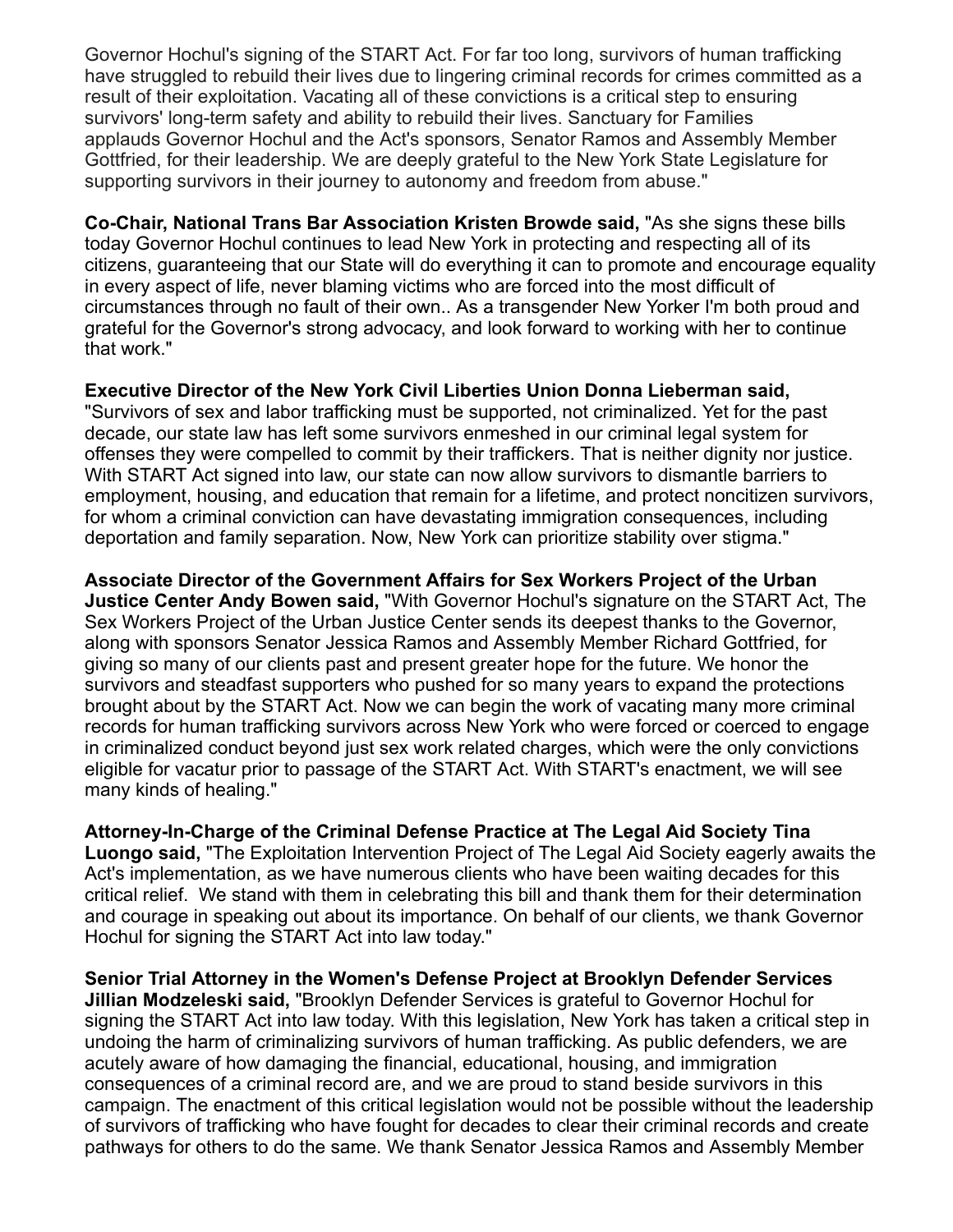Richard Gottfreid for being steadfast champions of the Survivors of Trafficking Attaining Relief Together Act."

**Executive Director of the NEW Pride Agenda Elisa Crespo said,** "Today New York sends a strong message to utility corporations, municipalities, water works corporations and telephone companies, that they must address their customers accordingly, full stop. The Affirming Gender-Identities in Utilities Act will ensure that consumers and customers' preferred name and pronouns are respected. A small but powerful gesture that goes a long way in the lives of TGNC people."

**Founder of Trans Equity Consulting and recurring guest star on "Pose" Cecilia Gentili said,** "Signing the START Act bill will change the lives of so many folks who have convictions for being arrested under trafficking circumstances. This will allow them to move on with their lives and build the future they dream of for themselves. As a survivor of trafficking, I applaud Governor Hochul's support."

**Founder and CEO, Translatinx Network Cristina Herrera said**, "As always - New York continues to be a beacon of hope and safety for the members of the transgender community. I commend Governor Kathy Hochul for her ongoing commitment to protect the rights of all New Yorkers."

**Executive Director of Princess Janae Place Jevon Martin said,** "Thank you Governor Hochul for seeing survivors of human trafficking and helping them regain control of their lives. Using a person's correct pronouns is essential to affirming their identity. Respecting a person's identity is showing them that you see them as they are."

**Executive Director of Callen-Lorde Community Health Center Wendy Stark said,** "Holistic health and well-being relies as much upon full access to competent and quality health care as it does on a government and society that values, supports and protects people. Callen-Lorde applauds Governor Hochul for signing these essential bills - the START ACT, which expands and improves criminal record relief for survivors of human trafficking as well as legislation that requires utility corporations to use a customer's self-identified name and pronoun - into law. Each in their own way will advance visibility and affirmation of our communities in every aspect of life."

**Melissa Broudo**, **an attorney from the SOAR Institute who filed and won the state's (and nation's) first ever vacatur of convictions law said,** "We are so grateful to Governor Hochul for signing the START Act into law, which will give survivors of human trafficking the opportunity to clear their records of convictions that resulted from their exploitation. As someone who has represented survivors under the current law, it is clear that we needed a more complete remedy that would allow survivors to fully move forward with their lives. This will also restore NY state as a leader in advocacy for survivors of human trafficking."

**Safe Horizon's Anti-Trafficking Program said,** "We applaud Governor Hochul for signing the START Act into law. This bill is a tangible manifestation of the years of advocacy that survivors and advocates have invested in securing a more just legal system. Even post-trafficking, our clients have remained haunted by their lingering criminal records and cannot move forward in any meaningful way to secure immigration relief, employment, housing or other opportunities. The ability of human trafficking survivors to clear their criminal histories of crimes they were forced to commit provides a life-changing opportunity to reclaim their dignity and agency, and move forward with new hope and resilience. We thank Assemblymember Richard Gottfried and Senator Jessica Ramos for their thoughtful leadership and unwavering support of this critical legislation."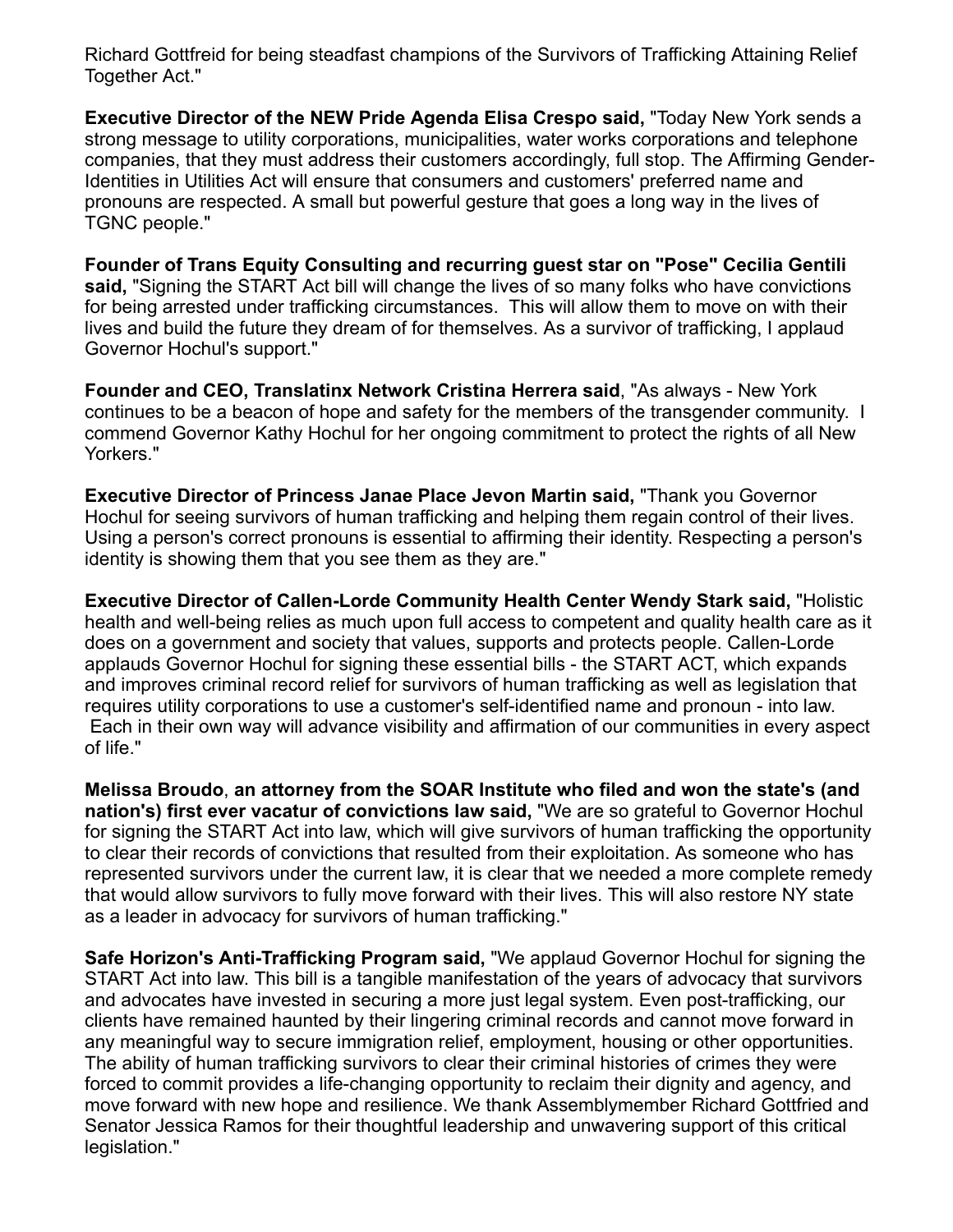**Ricardo C., a survivor of human trafficking and advocate for the START Act**, **said,** "I would like to thank everyone involved in this great victory today in allowing me to achieve a true 'fresh Start' by the signing of the START Act. I thank you all for your dedication to me and all the victims of trafficking, present and forever gone. The START Act gives me something the original law did not, the ability to vacate all my convictions related to my trafficking. The signing of the START Act, allows me to vacate my final conviction and gives me freedom from my captors and a fresh start for me in life, by allowing me to move on and be truly free and without bondage to a criminal record. I thank you for being the true super-heroes that have fought for our freedom and provided us the true escape from the emotional and physical trauma and reminders of those that at one time enslaved us. This day to me truly means a new beginning and a brighter future, an unimaginable future with no limitations or barriers that were once imposed on me. I am free of the worry and anxiousness, the constant reminder of what I had been exposed to, how I had been treated and forced to endure. This day forward I will no longer have that trauma present in my mind when I will apply for higher education, a new career path, new opportunities, or even places to live. I thank you all for your unwavering resolve today and I thank Governor Hochul for signing the START Act, which has truly set me free and will allow me to succeed in life."

**Rosalinda, a survivor of human trafficking**, **said,** "I am a transgender immigrant woman and survivor of trafficking. Today, I am proud to be a citizen of the United States of America, and to be living a fulfilling life as an IT professional in the healthcare field. The day I took my citizenship oath was one of the most uplifting days of my life. Things weren't always easy, however. I'm also a survivor of trafficking. Starting from the time I was a minor, a violent man sex trafficked me, and as a result I ended up with criminal convictions that were because of his crimes against me. Because of New York's vacatur law allowing people to vacate prostitution convictions, I was able to tell my story to law enforcement and get my record clean—except for one single conviction I still have today that remains. My lawyers told me that while I could have my other convictions vacated as a victim of trafficking under New York State law, because I had taken a different plea after one of my arrests to get out of jail as swiftly as possible, I was not eligible to have that conviction vacated. That meant that during my citizenship interview, I had to explain to the officer why I had this criminal conviction,re-living the humiliation and the trauma all over again. Even today as a U.S. citizen, I still feel that that one conviction is sort of a stain on my life, and a remnant of the violence and trauma I suffered in the past. To be able to vacate that conviction under the START Act would mean restoring a measure of dignity to my life and be my next step in the healing process."

**Pamela, a human trafficking survivor, said,** "When I heard today that the START ACT was going to be signed into law, my body started shaking and I almost collapsed on the floor. I just couldn't believe that my life could change for the better now, after 20 years of suffering. Twenty years ago I was convicted of a drug crime for something I was forced to do while under the control of my trafficker. I thought it was going to be a one-time charge for which I completed my community service and 3 years of probation, and never missed an appointment. But I feel like I've been serving a 20 year sentence because when my T visa application was denied due to my criminal history, I felt like I was being punished all over again. I've been blocked from working legally, enrolling in school, paying taxes, and accompanying my mother when she wants to travel. I have continued to suffer for the crimes that were committed by someone else. It has been such a huge weight on me that has felt impossible to lift, and made me feel sad, depressed, and like I couldn't move forward. Now I hope that I'll be able to study and work and help give back to my LGBTQ community. I hope to be able to live a normal life with my husband and do regular things like travel or adopt an LGBTQ child. This change in the law is not only going to help me finally move forward, but will also help a lot of other people like me who were involved in things they didn't want to do."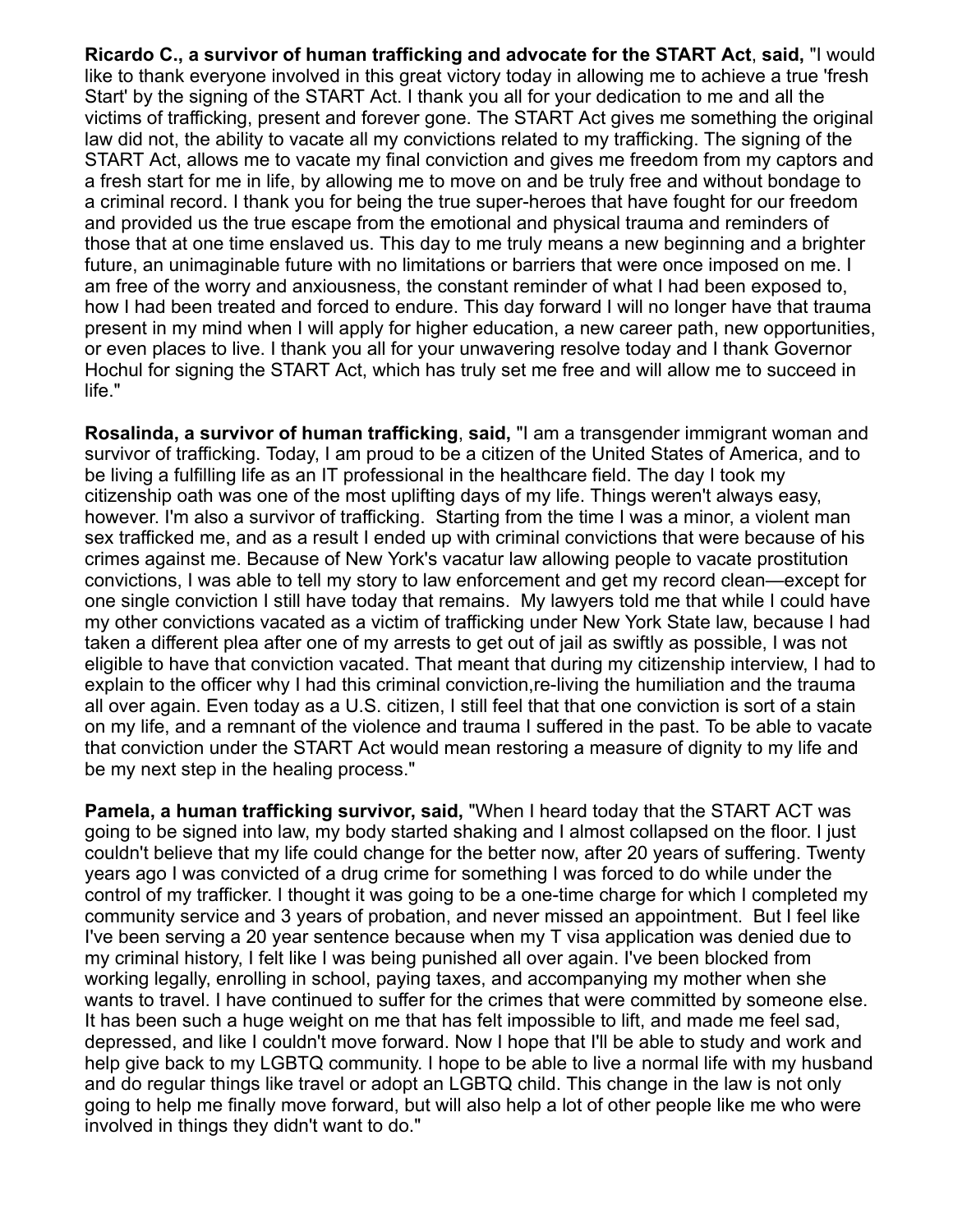**International Institute of Buffalo's Survivor Support Program** is "grateful to Governor Hochul for signing legislation that will have life-changing effects for survivors of sex and labor trafficking within New York State. Many survivors have been moved by the trafficker from county to county throughout their exploitation and forced to commit various types of crimes along the way. This law will allow equal access to justice no matter what type of exploitation a survivor has experienced or where they were exploited, thereby having more equal access to justice."

**Empowerment Collaborative of Long Island (ECLI/VIBES)** is "grateful to Governor Hochul for signing the START Act into law. This support is essential to not only uphold the rights of survivors to live and thrive despite their past experiences of human trafficking, but it also demonstrates that New York is again standing beside survivors of human trafficking. Thank you to all of the survivors who bravely spoke out in support of this legislation."

**Glennda Testone, Executive Director of The Lesbian, Gay, Bisexual & Transgender Community Center said,** "The Center is committed to advocating for legislation and policies in New York that support the needs of the LGBTQ community. Today Governor Hochul is helping to ensure that trans and gender nonconforming New Yorkers' identities will be respected in more aspects of their everyday lives. Additionally, by signing the START Act into law the Governor is signaling to all human trafficking survivors that they are more than the circumstances they have faced in the past, an important step towards eliminating stigma and dismantling barriers they may have faced to accessing vital services such as housing, employment, and more."

###

Feeling stressed by the COVID-19 pandemic? You are not alone. Call the NY Project Hope Emotional Support Helpline 7 days a week, 8am-10pm at 1-844-863-9314 or visit [https://nyprojecthope.org](https://nam02.safelinks.protection.outlook.com/?url=https%3A%2F%2Fnyprojecthope.org%2F&data=04%7C01%7Crmc277%40shp.rutgers.edu%7Ca88f4e14e5ce4065f49208d9a9375ce4%7Cb92d2b234d35447093ff69aca6632ffe%7C1%7C0%7C637726878451030875%7CUnknown%7CTWFpbGZsb3d8eyJWIjoiMC4wLjAwMDAiLCJQIjoiV2luMzIiLCJBTiI6Ik1haWwiLCJXVCI6Mn0%3D%7C3000&sdata=u4d5btesQt7u5l8c0iID6VGYT%2FX1RNYEq41q%2F0np6o0%3D&reserved=0)

#### IMPORTANT NOTICE:

This e-mail is meant only for the use of the intended recipient. It may contain confidential information which is legally privileged or otherwise protected by law. If you received this e-mail in error or from someone who was not authorized to send it to you, you are strictly prohibited from reviewing, using, disseminating, distributing or copying the e-mail. PLEASE NOTIFY US IMMEDIATELY OF THE ERROR BY RETURN E-MAIL AND DELETE THIS MESSAGE FROM YOUR SYSTEM. Thank you for your cooperation.

You may leave the list at any time by sending an e-mail to CC-DISCUSSION-signoff[request@listserv.omh.ny.gov. Send the message without a subject or text in the body. You wi](mailto:CC-DISCUSSION-signoff-request@listserv.omh.ny.gov)ll receive a confirmation email notifying you that you have been removed from the list.

Sent from the New York City Department of Health & Mental Hygiene. This email and any files transmitted with it may contain confidential information and are intended solely for the use of the individual or entity to whom they are addressed. This footnote also confirms that this email message has been swept for the presence of computer viruses.

--

You received this message because you are subscribed to the Google Groups "WELLNESSWORKS4US" group.

To unsubscribe from this group and stop receiving emails from it, send an email to [wellnessworks4us+unsubscribe@googlegroups.com.](mailto:wellnessworks4us+unsubscribe@googlegroups.com)

To view this discussion on the web visit